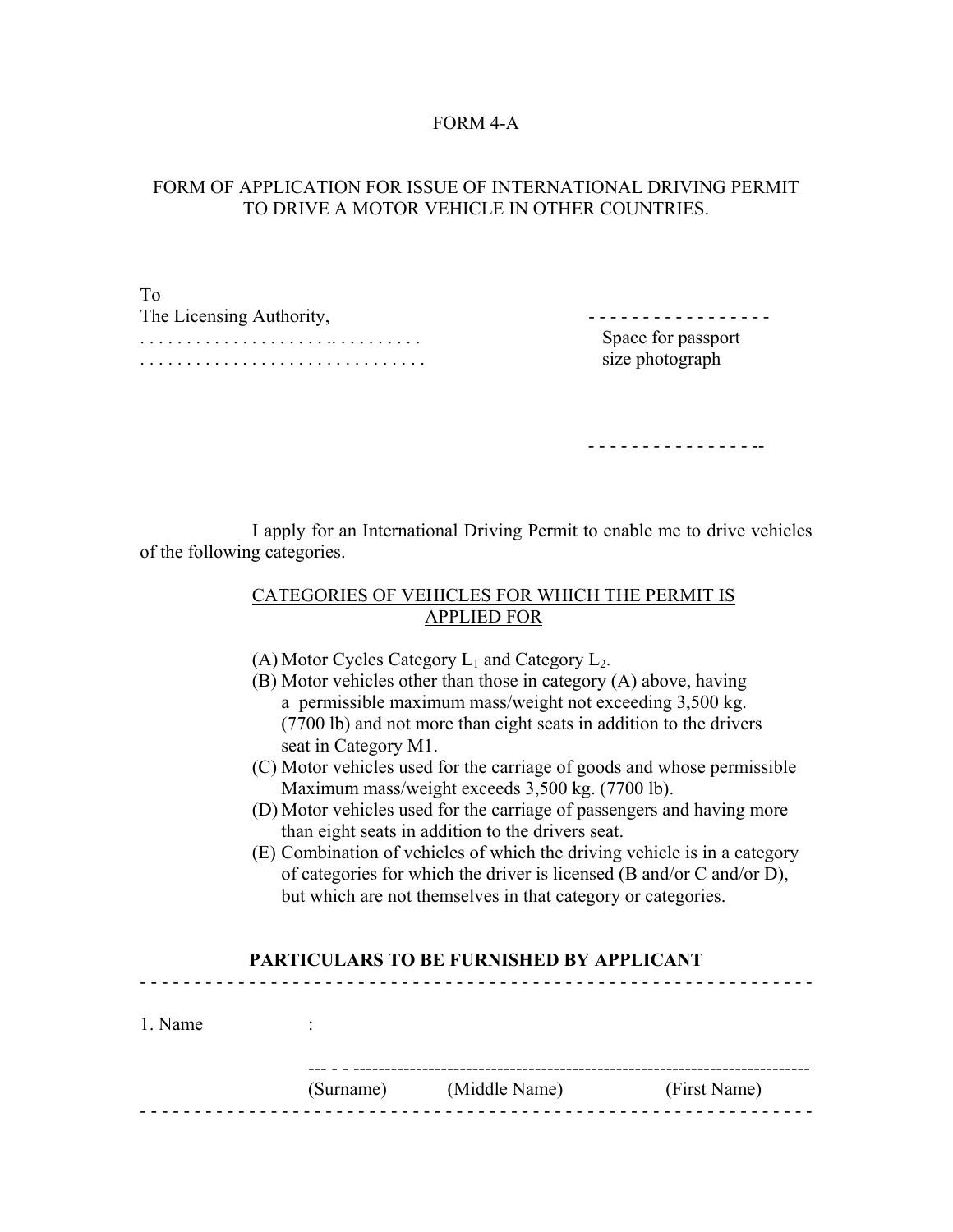| 2. Father's or<br>Husband's name                                                                                                                            |    |
|-------------------------------------------------------------------------------------------------------------------------------------------------------------|----|
| 3. Place of Birth and Country:<br>(Proof to be enclosed)                                                                                                    |    |
| 4. Address<br>(a) Present                                                                                                                                   |    |
| (b) Permanent                                                                                                                                               |    |
| 5. Date of Birth (Proof to<br>to be enclosed)                                                                                                               |    |
| 6. Educational Qualification :                                                                                                                              |    |
| 7. Identification marks<br>$\therefore$ 1.                                                                                                                  |    |
|                                                                                                                                                             | 2. |
| 8. Blood Group/RH factor                                                                                                                                    |    |
| 9. Have you previously held<br><b>International Driving</b><br>Permit ? If so give details :                                                                |    |
| 10. Particulars and date of<br>every conviction which<br>has been ordered to be<br>endorsed on any driving<br>licence held by the<br>applicant.             |    |
| 11. Have you been disqualified<br>for obtaining driving licence<br>to drive ? If so, for what<br>reason?                                                    |    |
| 12. Have you been subjected to<br>a driving test as to your<br>fitness or ability to drive<br>a vehicle in respect of which<br>a driving licence is applied |    |